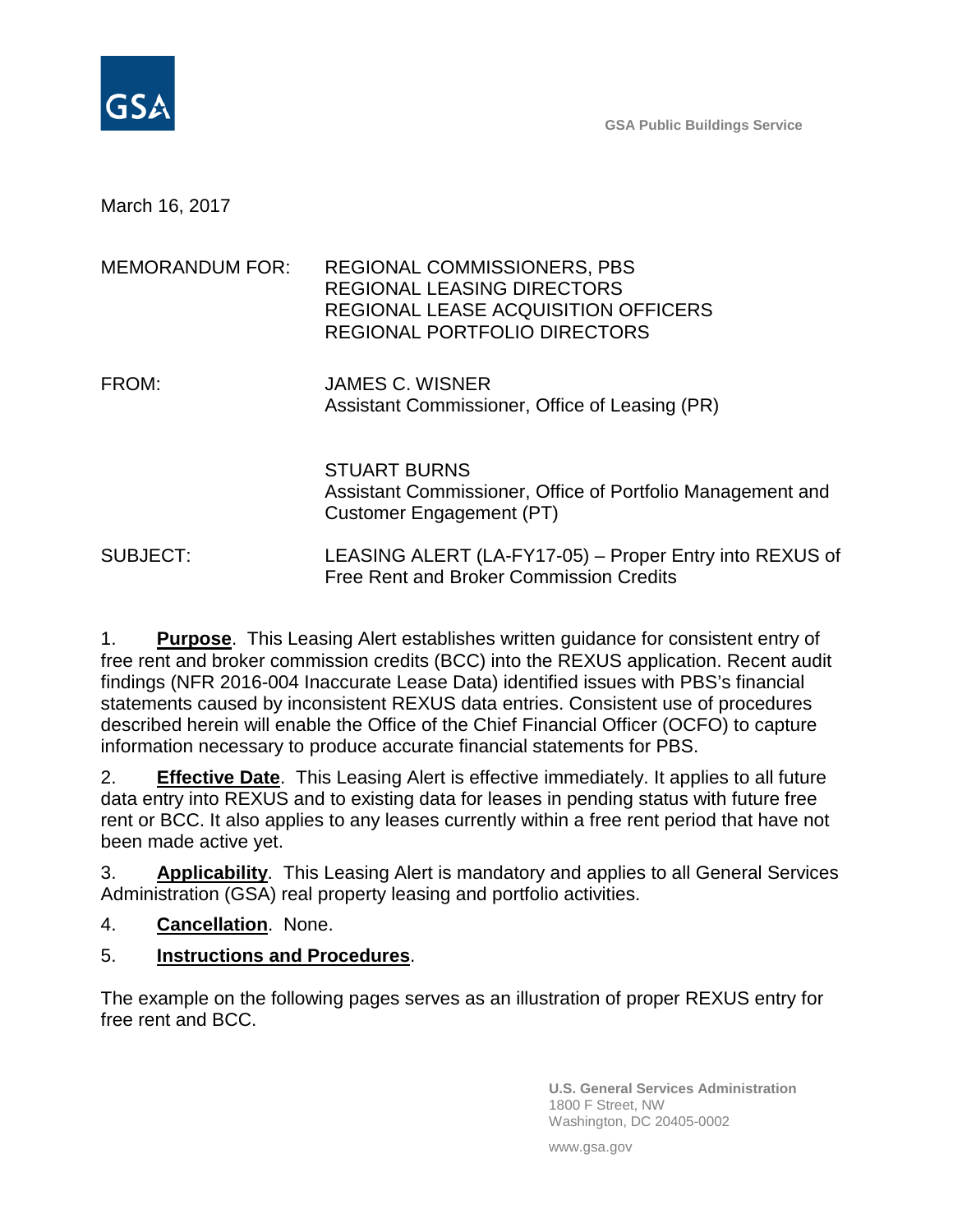

Summary:

Withholds for free rent or BCC that are in equal monthy amounts and consecutive months should be a single withhold entry which identifies the monthly amount and the number of months. Do not create separate withholds for each month if the months are consecutive and the monthly amounts are the same.

If the free rent monthly amounts are not the same every month or are not consecutive months, then separate withhold entries should be created for each non-consecutive period and for each period(s) in which the amounts are different from the others.

If the BCC monthly amounts are not the same because the total credit is not divisible into equal amounts, then a separate withhold entry should be created to capture the odd amount.

Note that the lease contract language must match the monthly amounts and time frames for both the Free Rent and BCC line items. Also note that future payment lines must be intially entered as "projected" and cannot be made active until such time as the lease reaches the effective date of the payment action.

Here is an example of a scenario that illustrates all the possibilities cited above: A lease has an annual rental of \$138,000 (\$11,500/month) with the first two and a half months free, and the last month free, plus a commission credit of \$21,100.

Note that shell rent must be entered into REXUS as a separate line item from tenant improvements amortization and operating expenses.

The first withhold is for two full months of free rent (1/1/16 through 2/29/16). The second withhold for the  $3^{rd}$  month is for a half-month of free rent (3/1/16 through 3/31/16). It must be a separate entry because the monthly amount is not the same as the entry for the first two months.

Once the initial free rent period is over and rental payments commence, the BCC is taken against the shell rent in equal monthly amounts not to exceed the monthly shell rent. In this example, the BCC is greater than two months shell rent and less than three. It is taken over three months. Because the BCC is not divisible into three equal installments or withholds, there is one withhold entry for two months (4/1/16 through 5/31/16) at \$7,033 per month, followed by a one-time withhold of \$7,034 (6/1/16 through 6/30/16). The last withhold is for one month of free rent (12/1/20 through 12/31/20). Because it is not consecutive to the other months of free rent, it is also a separate entry.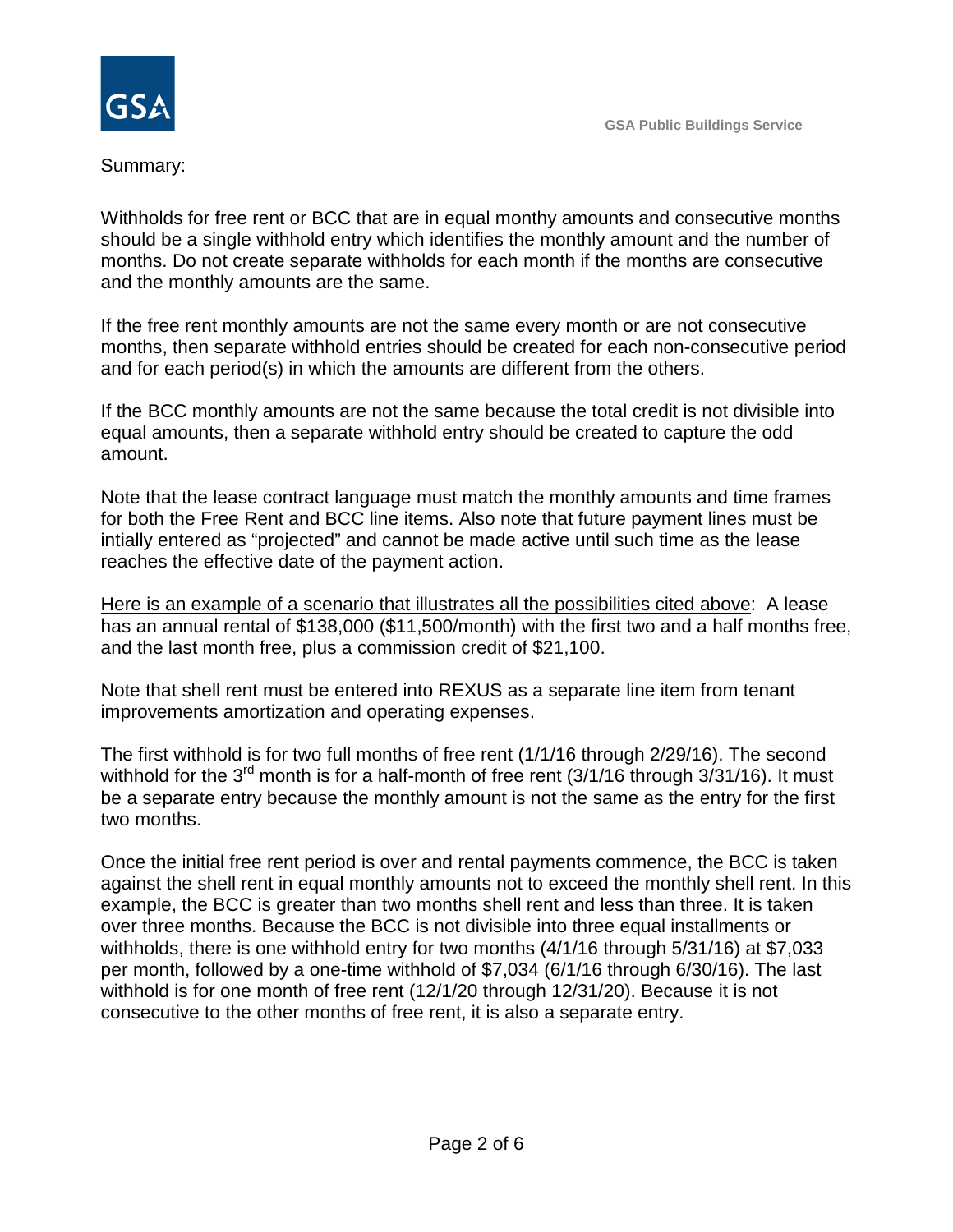

*Here is how the Payment Lines would look in REXUS based on the example above*

| current                                                                                                                                | Lease Agreement RSF: 11,500.00 |                          | Annual Rent: \$138,000.00            |                                    |                      | Monthly Rent: \$11,500.00     |                                           |                                        |
|----------------------------------------------------------------------------------------------------------------------------------------|--------------------------------|--------------------------|--------------------------------------|------------------------------------|----------------------|-------------------------------|-------------------------------------------|----------------------------------------|
| <b>Payment Information</b>                                                                                                             |                                |                          |                                      |                                    |                      |                               |                                           |                                        |
| <b>Add Payment</b><br>Preview                                                                                                          |                                |                          |                                      |                                    |                      |                               |                                           |                                        |
| Active<br>Future<br>⌒<br>Filter By: Status<br><b>History</b><br>$\checkmark$<br>Status:<br><b>Filter</b><br>Projected<br>╰<br>Replaced |                                |                          |                                      |                                    |                      |                               |                                           |                                        |
|                                                                                                                                        |                                |                          |                                      |                                    |                      |                               |                                           |                                        |
| $\le$ Prev<br><b>First</b>                                                                                                             | $Next > $ Last                 |                          |                                      |                                    |                      | 10 Results V Results Per Page |                                           | E.                                     |
| <b>Action</b>                                                                                                                          | Payment Type $\Leftrightarrow$ | Status $\Leftrightarrow$ | <b>Effective</b><br>Date $\triangle$ | <b>Expiration</b><br>Date $\oplus$ | Send to OA<br>Tool e | Frequency $\Leftrightarrow$   | <b>Annual</b><br>Amount $\Leftrightarrow$ | <b>Digest</b><br>No. $\Leftrightarrow$ |
| <b>RA</b><br>Ħ                                                                                                                         | <b>Shell Rent</b>              | <b>Active</b>            | 01/01/2016                           | 12/31/2025                         | <b>No</b>            | <b>Monthly</b>                | \$120,000.00                              | 1                                      |
| <b>RS</b>                                                                                                                              | <b>Operating Rent</b>          | Active                   | 01/01/2016                           | 12/31/2025                         | <b>No</b>            | <b>Monthly</b>                | \$18,000.00                               | $\overline{1}$                         |
| <b>ZO</b>                                                                                                                              | Withhold                       | History                  | 01/01/2016                           | 02/29/2016                         | <b>No</b>            | Monthly                       | \$11,500.00                               | 1                                      |
| 73                                                                                                                                     | Withhold                       | History                  | 03/01/2016                           | 03/31/2016                         | <b>No</b>            | One Time                      | \$5,750.00                                | $\overline{2}$                         |
| <b>BS</b><br>Ĥ                                                                                                                         | Withhold                       | History                  | 04/01/2016                           | 05/31/2016                         | <b>No</b>            | Monthly                       | \$7,033.00                                | <u>3</u>                               |
| <b>B</b> S<br>Ĥ                                                                                                                        | Withhold                       | History                  | 06/01/2016                           | 06/30/2016                         | <b>No</b>            | One Time                      | \$7,034.00                                | $\overline{4}$                         |

# Free Rent

Free rent is a withhold against rent payments. Do not delay entering rent data into REXUS, even if free rent causes the first rent payment to be due after the Lease Term Commencement Date. Also, do not enter reduced amounts for any individual rent components (e.g., shell, TI amortization) to account for free rent.

Free rent to be received in one month or over multiple consecutive months in equal amounts should be entered as a single payment line with payment type "Withhold," and payment description "Rent Free Period."

If the free rent is to be received in one month, select "One Time" as the payment frequency. If the free rent is to be received over multiple months, select "Monthly" as the payment frequency, then enter the total number of months needed to fully capture the free rent in the field "Withhold No. of Months," enter the appropriate monthly dollar amount in the field "Monthly Amount," and enter the appropriate Effective Date for the start of the withhold.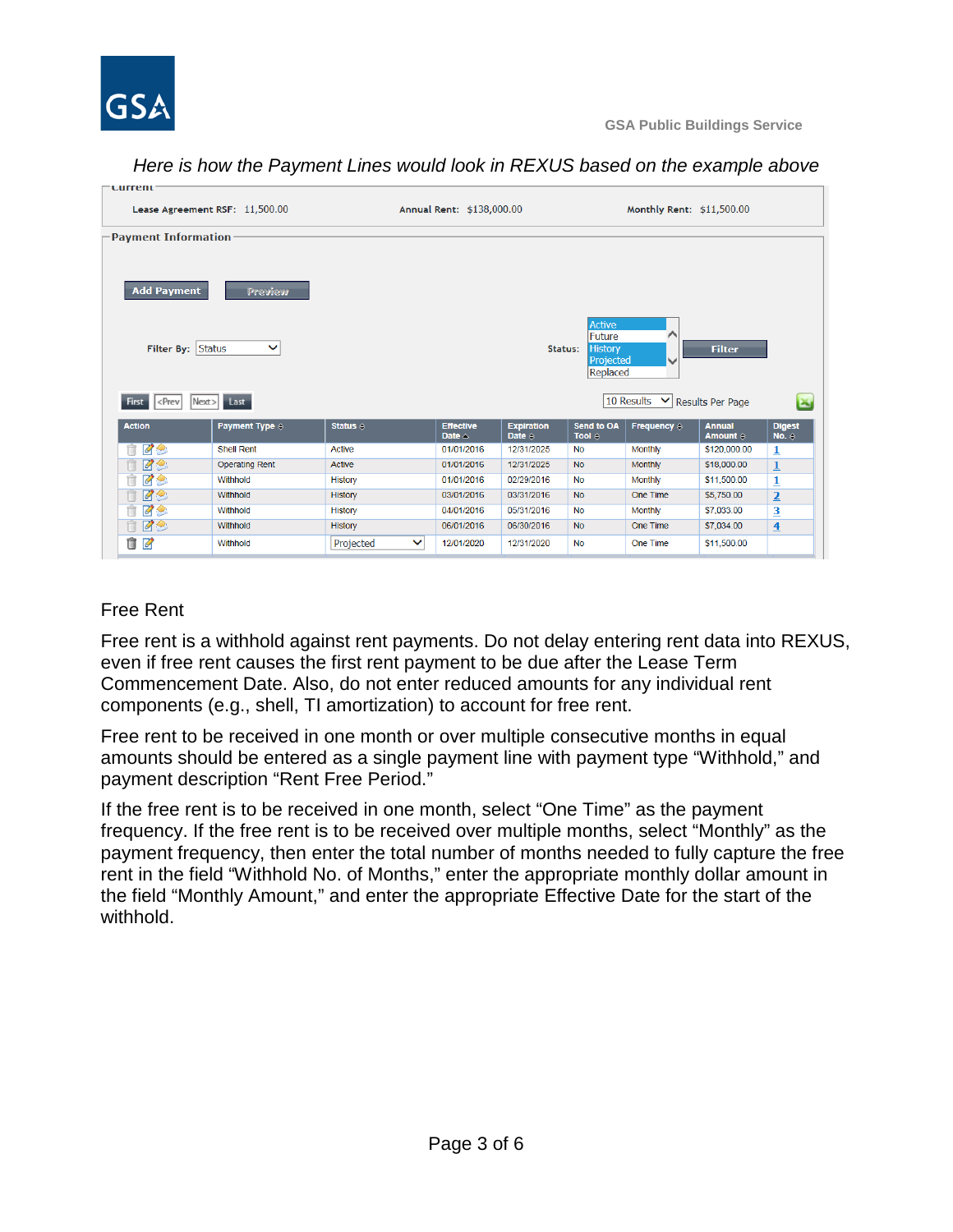

| <b>Lease Edit Payment</b>     |                                         |                          |             |               |
|-------------------------------|-----------------------------------------|--------------------------|-------------|---------------|
| <b>⊢Edit Selected Payment</b> |                                         |                          |             |               |
|                               |                                         |                          |             |               |
| *Payment Type                 | Withhold                                | Rate per SQFT \$1.000000 |             |               |
|                               |                                         | *Monthly Amount          | \$11,500.00 |               |
| *Payment Description          | <b>Rent Free Period</b><br>$\checkmark$ | Grand Total \$23,000.00  |             |               |
| *Payment Frequency            | Monthly<br>$\overline{\mathsf{v}}$      |                          |             |               |
| *Send to OA Tool No V         |                                         | *Effective Date          | 01/01/2016  |               |
|                               |                                         | *Withhold No. of Months  |             |               |
|                               |                                         |                          |             |               |
|                               |                                         |                          |             | <b>Cancel</b> |

Do not create multiple payment withhold lines to capture multiple months of free rent or BCC except when the monthly amounts are not the same or the months are not consecutive. Here are two examples:

There are multiple months of free rent, but they are not consecutive. The first two months of the lease, January and February 2016, are free, and the last month of the lease, December of 2020, is free. These would be entered as two separate payment withhold lines. (Note that, in instances where free rent is provided during the "soft term" of the lease and the Government terminates the lease prior to the effective date of the free rent, the Government forgoes its right to receive free rent.)

*(separate entry from previous free rent withhold, because it is not consecutive)*

| <b>Lease Edit Payment</b>     |                                         |              |                          |                           |                             |
|-------------------------------|-----------------------------------------|--------------|--------------------------|---------------------------|-----------------------------|
| <b>Edit Selected Payment-</b> |                                         |              |                          |                           |                             |
|                               | Withhold                                | $\checkmark$ | Rate per SQFT \$1.000000 |                           |                             |
| *Payment Type                 |                                         |              | *Amount                  | $\frac{1}{1}$ \$11,500.00 |                             |
| *Payment Description          | <b>Rent Free Period</b><br>$\checkmark$ |              | Grand Total \$11,500.00  |                           |                             |
| *Payment Frequency            | $ One Time \vee $                       |              | *Effective Date          |                           |                             |
| *Send to OA Tool              | $ No \vee$                              |              |                          | 12/01/2020                |                             |
|                               |                                         |              | *Withhold No. of Months  |                           |                             |
|                               |                                         |              |                          |                           |                             |
|                               |                                         |              |                          |                           | <b>Save</b><br><b>Cance</b> |

There are consecutive months of free rent, but the monthly amounts are not the same (i.e., two full months of free rent, followed by a partial month of free rent).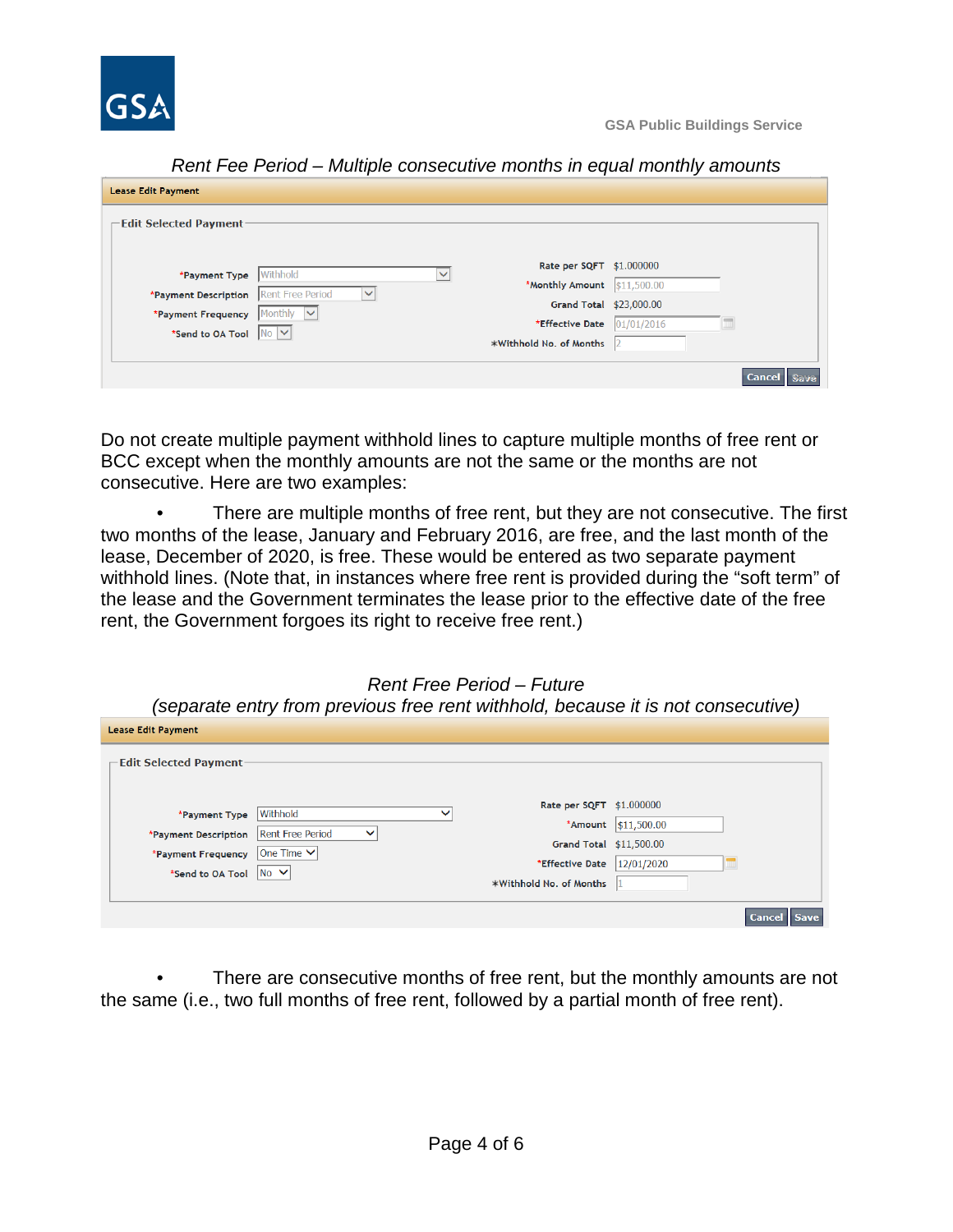

### *Rent Free Period – One Month (separate entry because it is not equal to previous monthly amount)*

| <b>Lease Edit Payment</b>                |              |              |                         |                     |                       |
|------------------------------------------|--------------|--------------|-------------------------|---------------------|-----------------------|
| -Edit Selected Payment-                  |              |              |                         |                     |                       |
| *Payment Type                            | Withhold     | $\checkmark$ | Rate per SQFT           | \$0.500000          |                       |
|                                          |              |              |                         | *Amount $$5,750.00$ |                       |
| *Payment Description Rent Free Period    | $\checkmark$ |              | Grand Total \$5,750.00  |                     |                       |
| *Payment Frequency   One Time $  \vee  $ |              |              |                         |                     |                       |
| *Send to OA Tool $\sqrt{N_0 \vee}$       |              |              | *Effective Date         | 03/01/2016          |                       |
|                                          |              |              | *Withhold No. of Months |                     |                       |
|                                          |              |              |                         |                     |                       |
|                                          |              |              |                         |                     | <b>Cancel</b><br>Save |

Broker Commission Credit(s)

BCC are deducted or "withheld" against shell rent. Therefore, the full monthly shell rent amount must be entered into REXUS as payment type "Shell Rent" with an effective date consistent with the established Lease Term Commencement Date. Once the Shell Rent is entered in REXUS, the BCC is entered as a separate withhold payment line(s). Do not enter an amount that reflects the shell rent minus the BCC. If BCC is to be received in one month or over multiple consecutive months in equal monthly amounts, it must be entered as a single payment line with payment type "Withhold," and payment description "Broker Commission Credit."

If the entire credit is to be received in one month, select "One Time" as the payment frequency, enter the appropriate dollar amount in the field "Amount," and enter the appropriate effective date.

If the BCC is to be received over multiple months in equal monthly amounts, select "Monthly" as the payment frequency, then enter the total number of months needed to fully capture the credit in the field "Withhold No. of Months," enter the appropriate monthly dollar amount in the field "Monthly Amount," and enter the appropriate effective date for the start of the withhold.

| <b>Lease Edit Payment</b>          |                        |                          |            |               |
|------------------------------------|------------------------|--------------------------|------------|---------------|
| $\sqsubset$ Edit Selected Payment- |                        |                          |            |               |
|                                    |                        |                          |            |               |
|                                    | Withhold               | Rate per SQFT \$0.611565 |            |               |
| *Payment Type                      |                        | *Monthly Amount          | \$7,033.00 |               |
| *Payment Description               | Broker Commission Cre  | Grand Total \$14,066.00  |            |               |
| *Payment Frequency                 | Monthly<br>$\breve{ }$ |                          |            |               |
| *Send to OA Tool                   | N <sub>0</sub>         | *Effective Date          | 04/01/2016 |               |
|                                    |                        | *Withhold No. of Months  |            |               |
|                                    |                        |                          |            |               |
|                                    |                        |                          |            | <b>Cancel</b> |

*Broker Commission Credit – Multiple Months in equal monthly amounts*